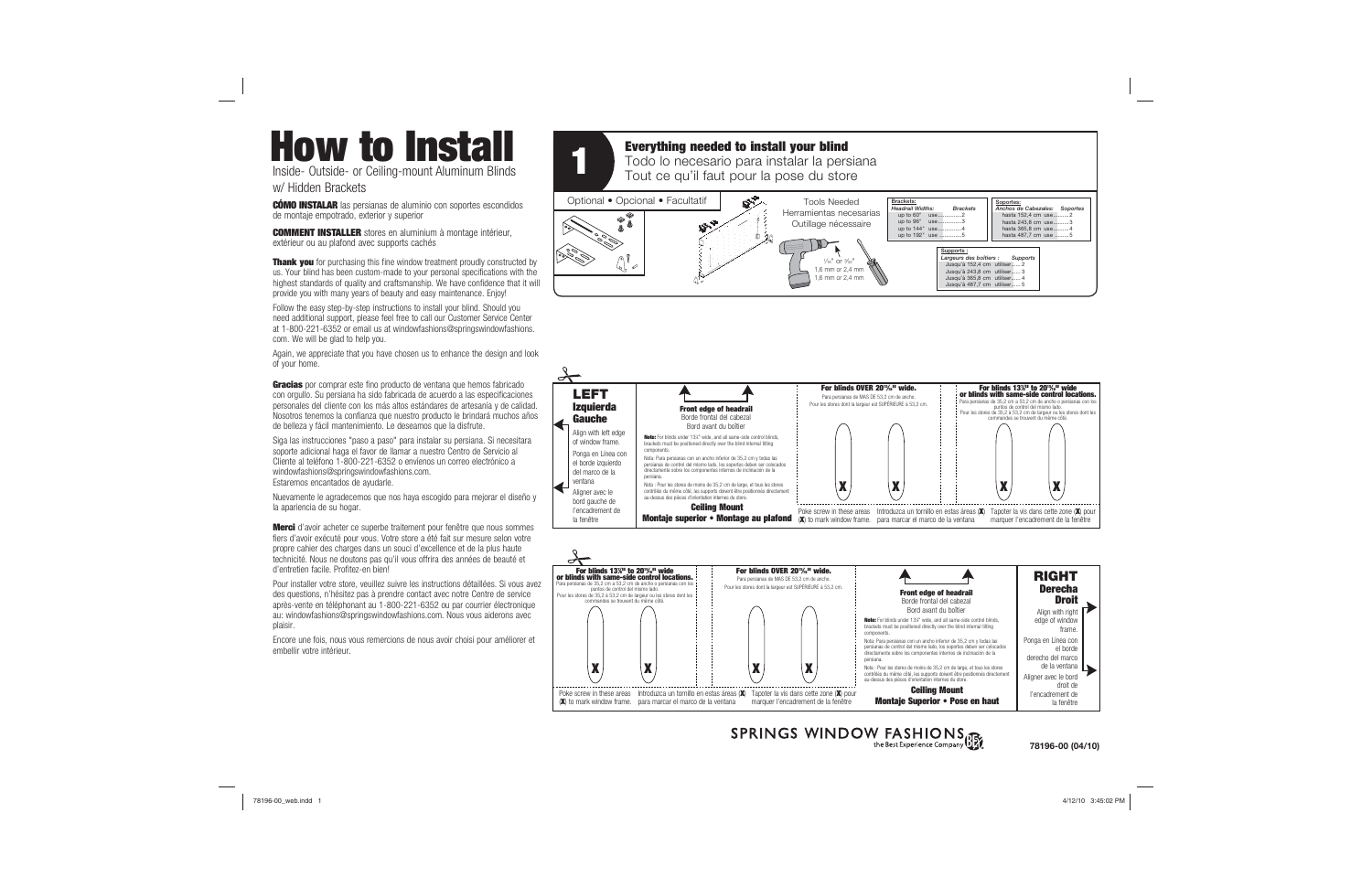





# SPRINGS WINDOW FASHIONS



#### **78196-00 (04/10)**

4/12/10 3:45:18 PM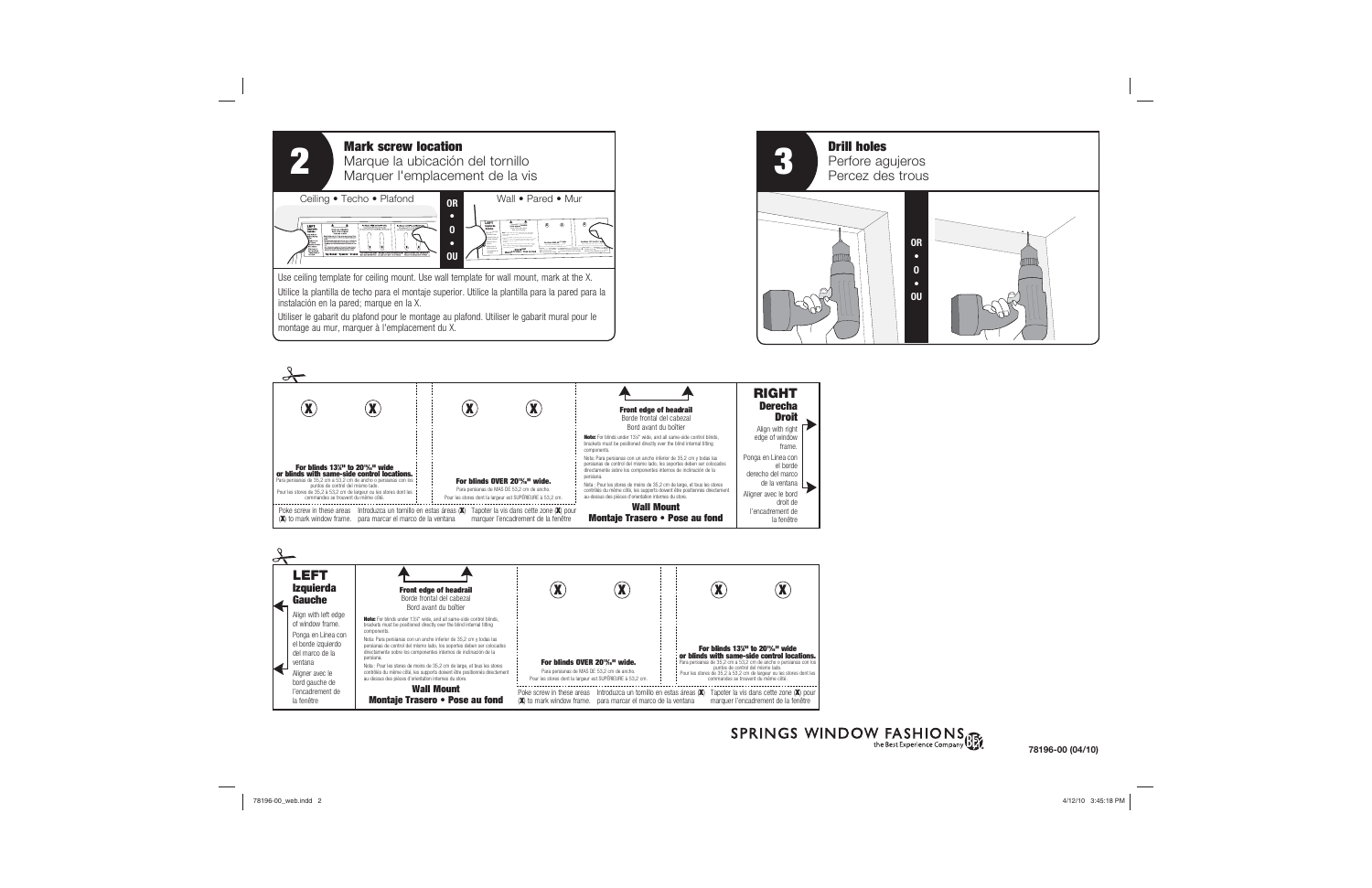





# SPRINGS WINDOW FASHIONS



### **78196-00 (04/10)**

 $4/12/10$  3:45:19 PM